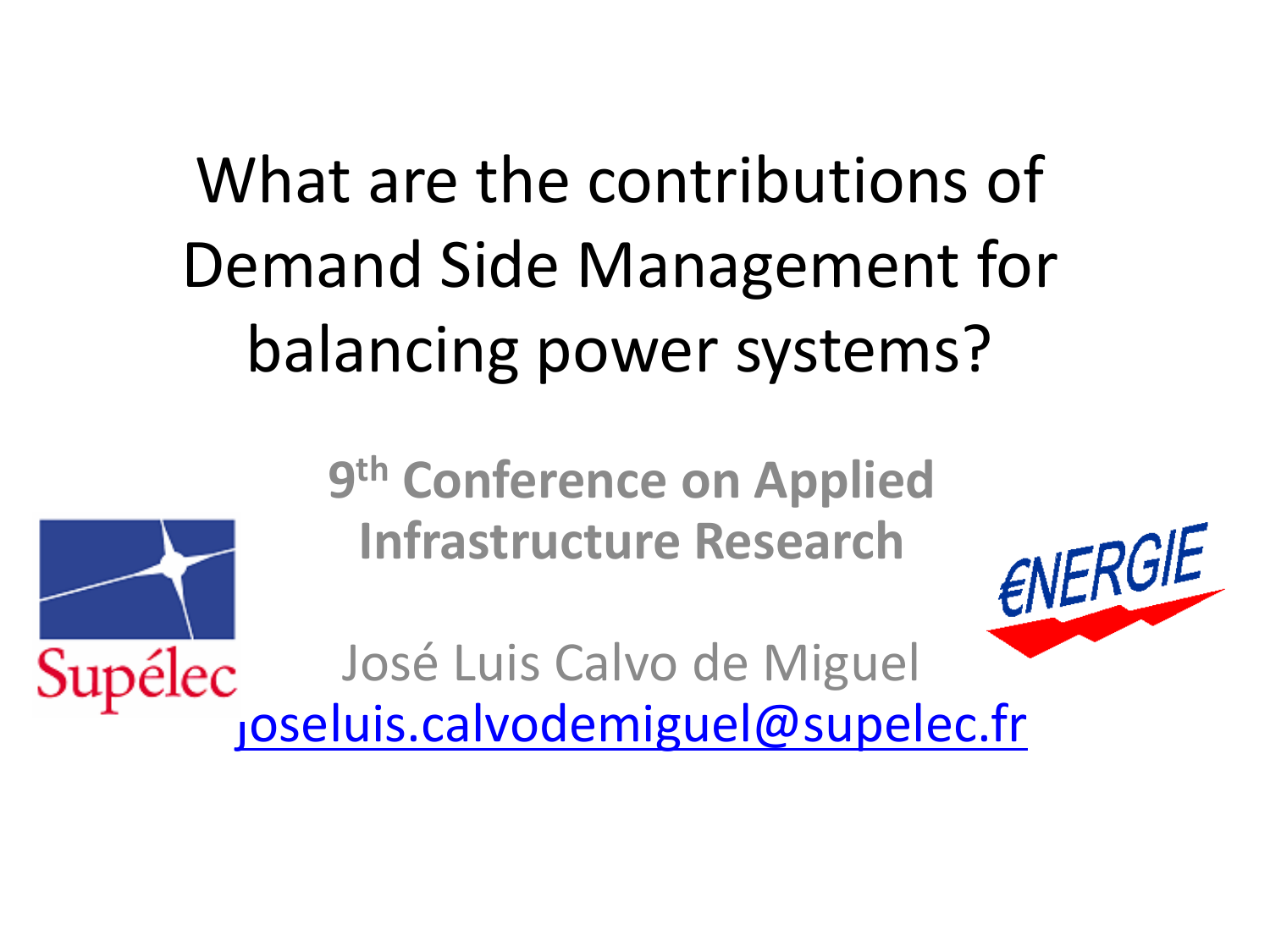# Introduction

- The **interest in Demand Side Management (DSM)** has increased in recent years because of:
	- **Higher costs** in generation and network activities
		- CO2 emissions and fuel costs, social rejection against building new plants and infrastructure "NIMBY"
	- **Restructured electricity systems** provide adequate price signals for introduction of DSM services
	- DSM potential ability to address challenges related to **renewable integration**
		- Providing flexibility for responding to intermittency of renewables generation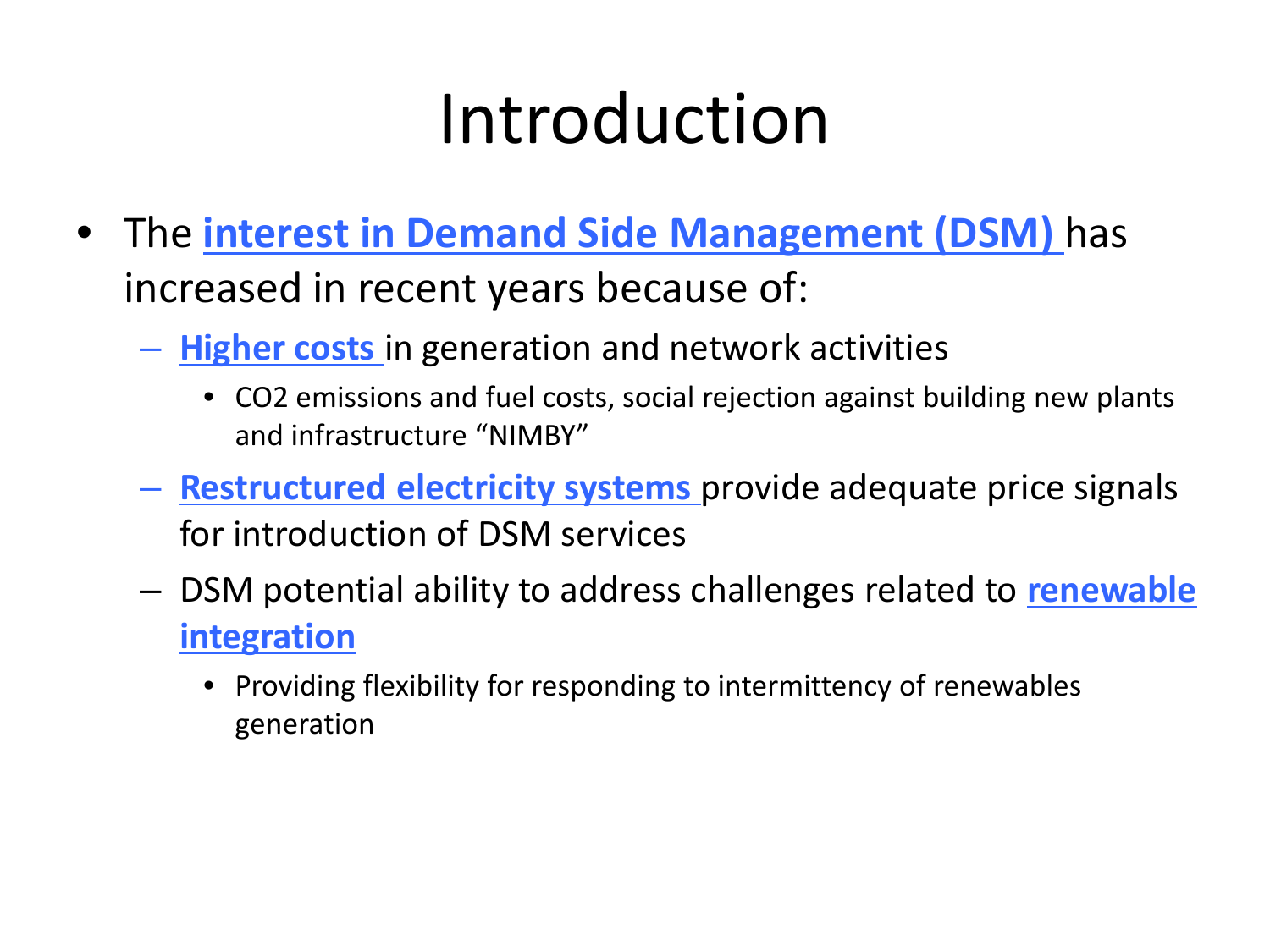# Demand Side Management

- **Demand** would not be static or uncontrollable anymore; rather it is enabled to **respond to price signals** or to other indicators (frequency control) reflecting the current load on the electricity system
- So far, the response of the demand side has mostly focused on large consumers in the i**ndustrial and commercial sector**.
- In the domestic sector, the most common measure of controlling demand is to curtail or to **shift thermal loads** such as electric storage heating systems or electric storage water heaters
- Though**, domestic appliances** and **electric vehicles** can also offer a range of options for load-shifting
- There is a **new paradigm** of flexible electricity demand

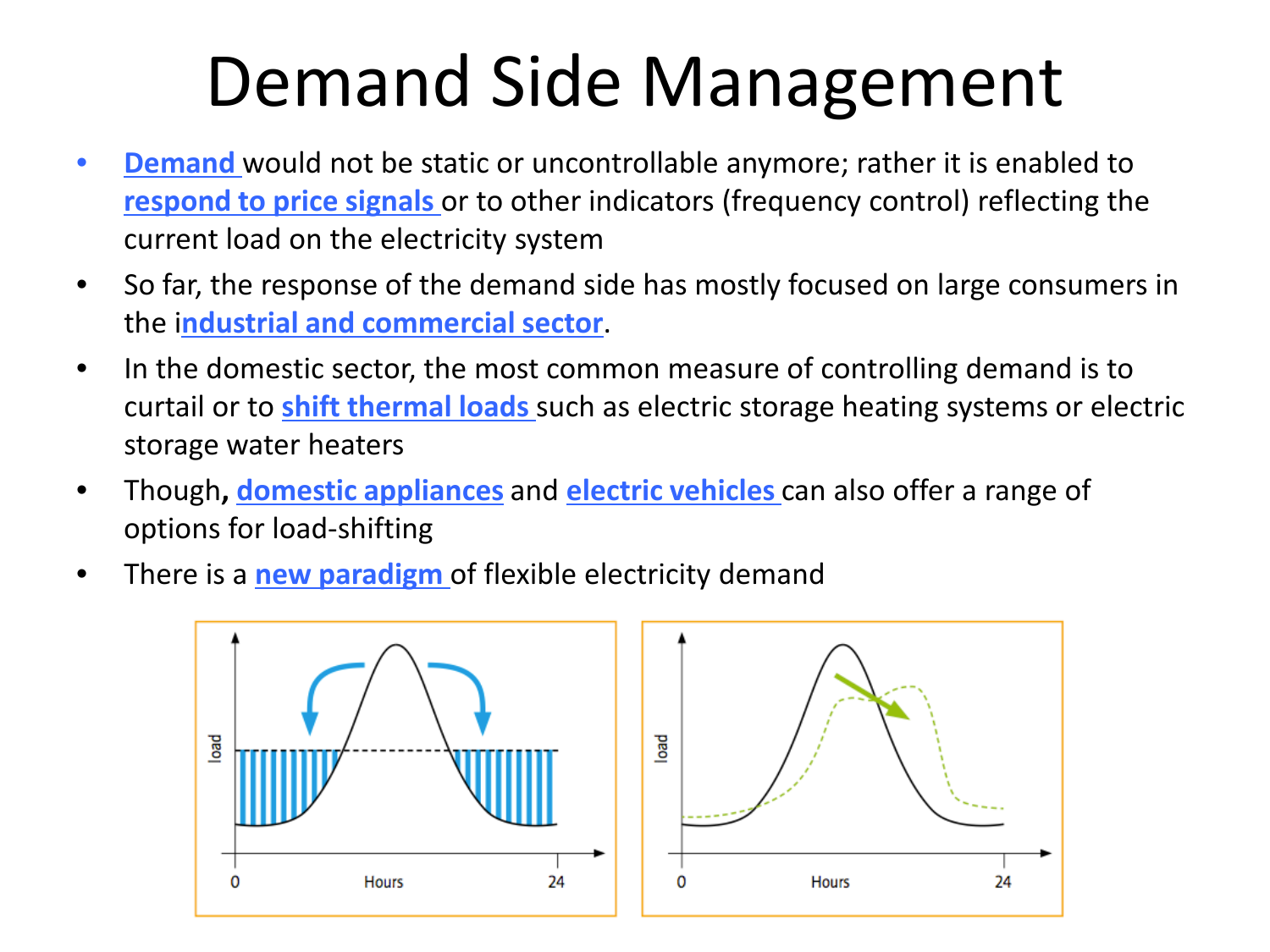#### DSM as a part of the new vision

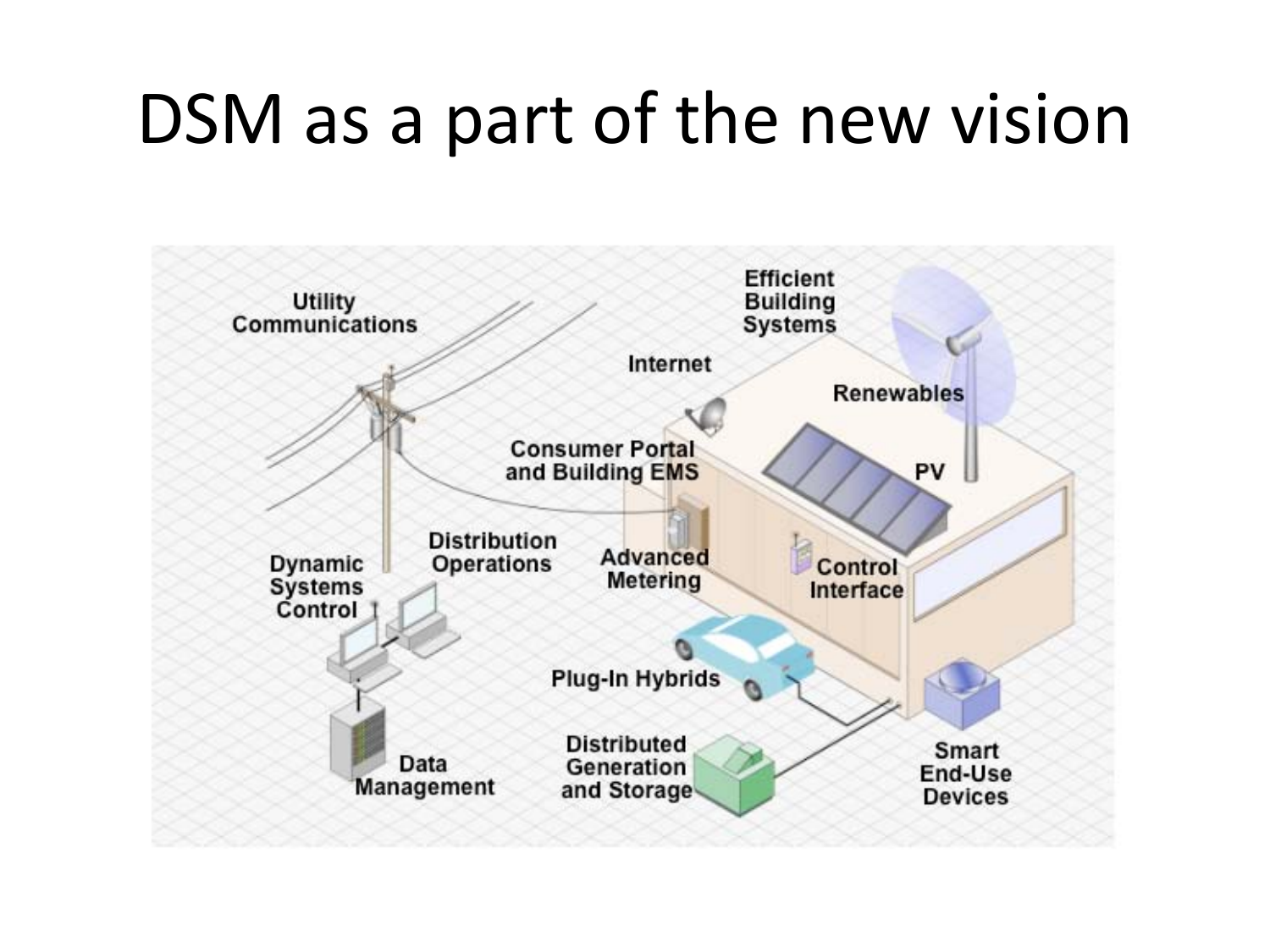## Questions about DSM

- Despite current interest and research, still many **unaddressed questions remain**
	- Technical issues
	- Market issues
		- **1. Which services of DSM can be introduced into power markets**?
		- 2. What will be the **market value** of DSM services?
	- Regulatory issues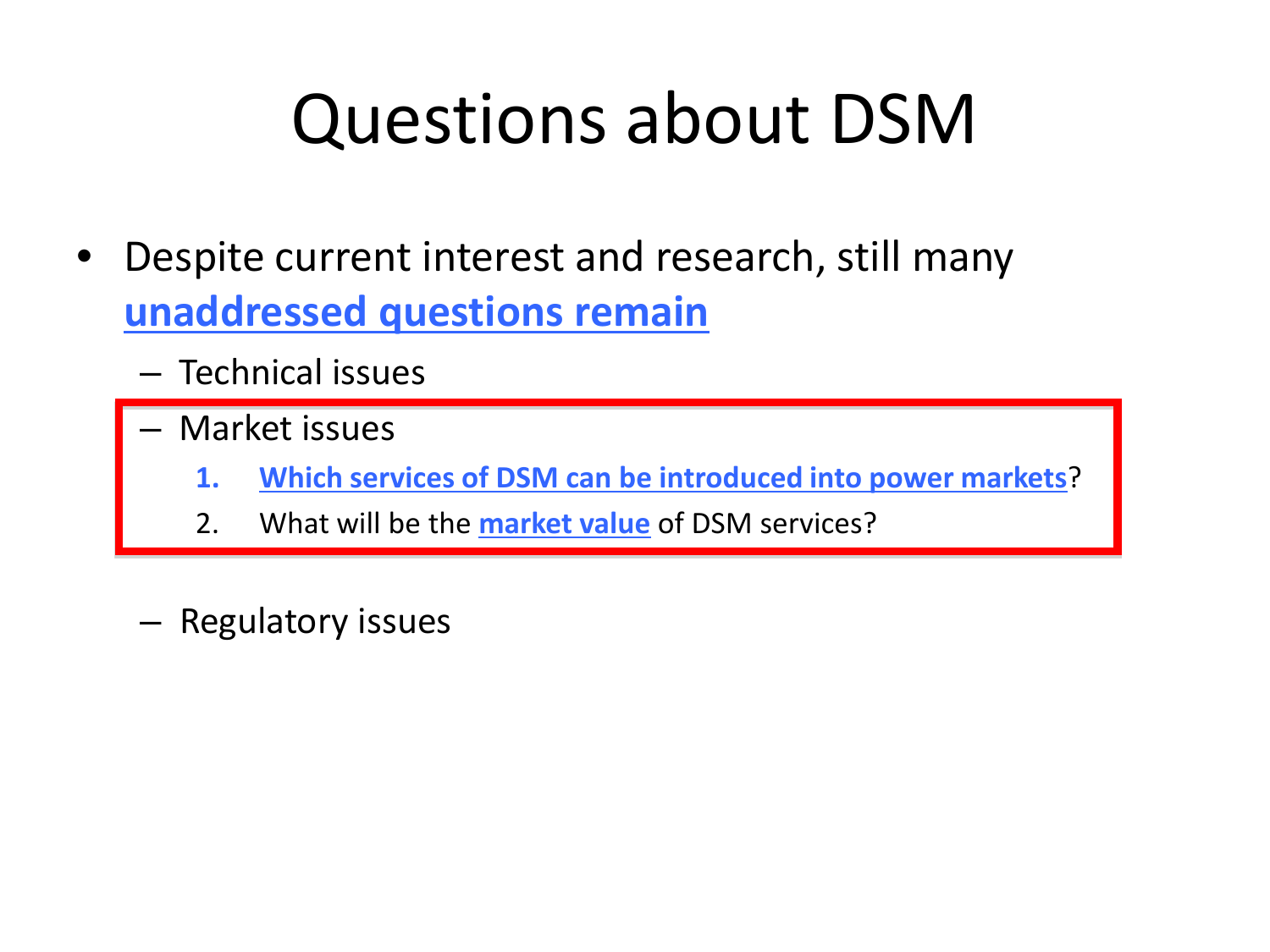## Aim of this presentation

- To present the **state of the art of DSM for providing balancing services** in power markets
- At the end of this paper, you will have a clear idea of the key points for further research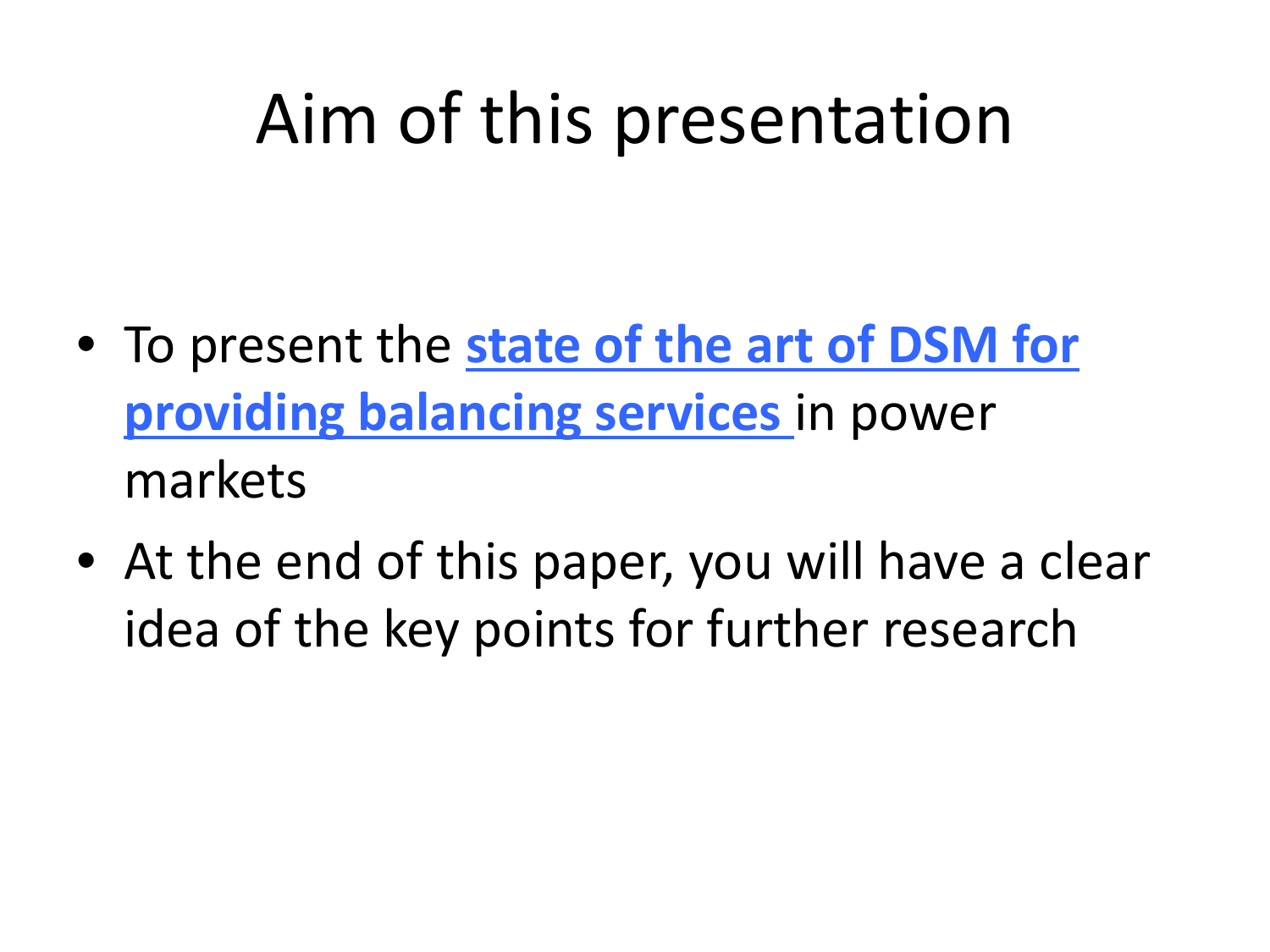# Methodology

- 1. Identification of key points for analysis
- 2. State of the art of **preceding research and evaluation of research holes**
	- Little research on DSM providing balancing services, therefore we complement the analysis with related research
- **3. Discussion** of **results** from step 2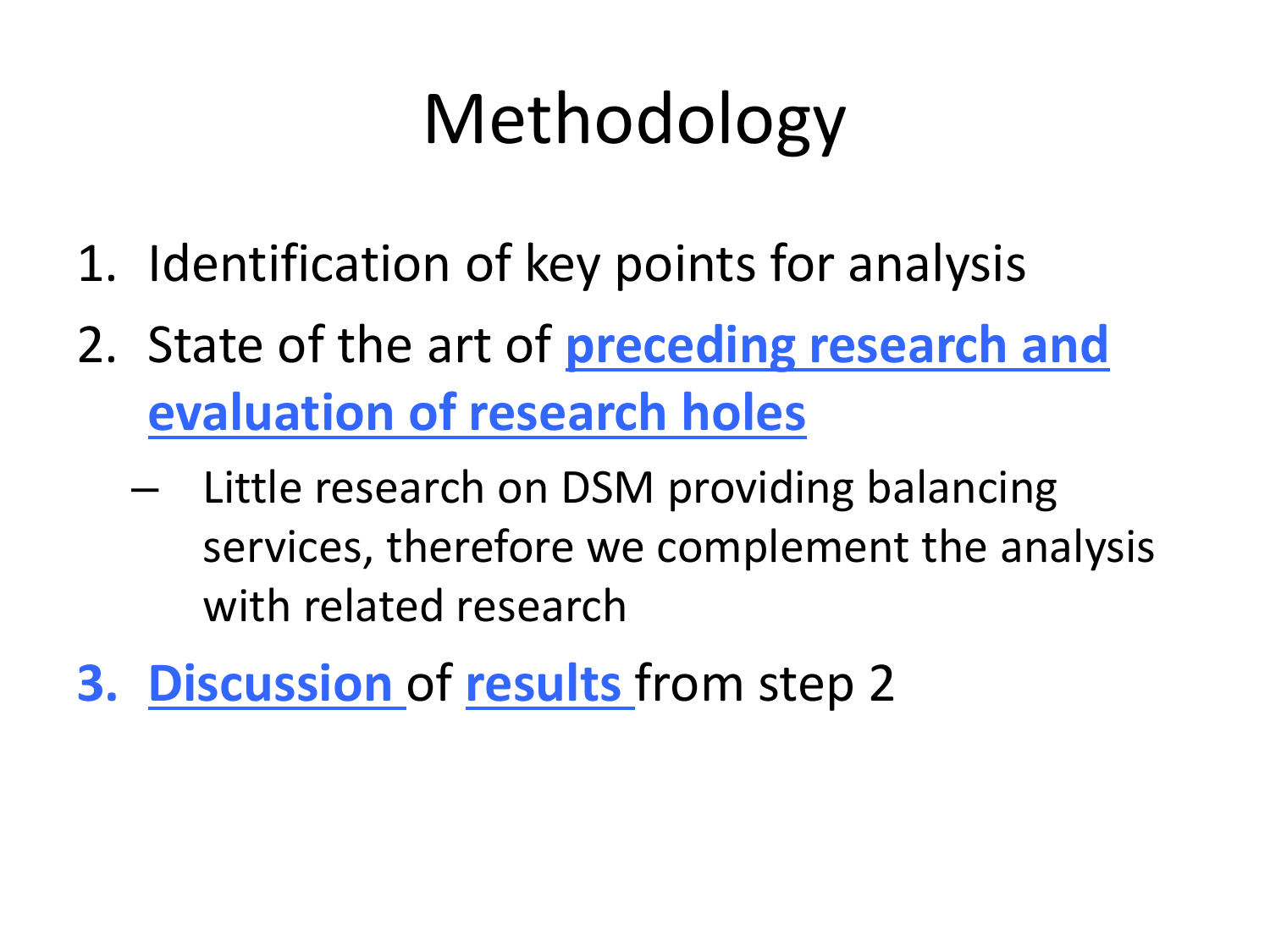# Market Framework

- DSM **market actors:** SO, Generators, Intermittent generation, Consumers
- **Power market:** Modular analysis of power markets

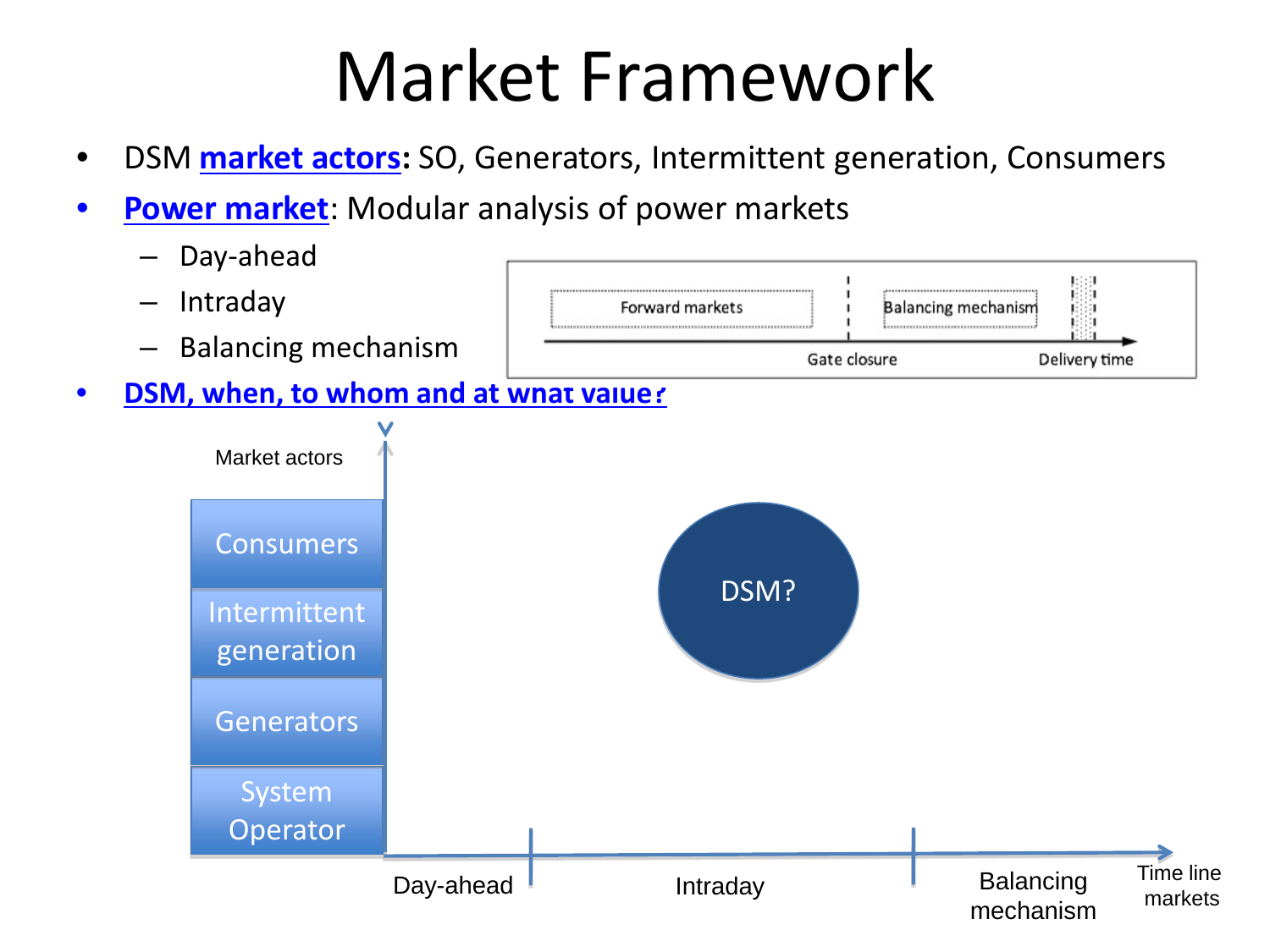# Physical framework

- **Equilibrium between generation and load at all times**
- **Consumption** and **Intermittent generation are the net load, which varies** and is **uncertain**
- **Conventional generation follows the net load** have static and dynamic **constraints.** Moreover, **generators can fail**



Generators constraints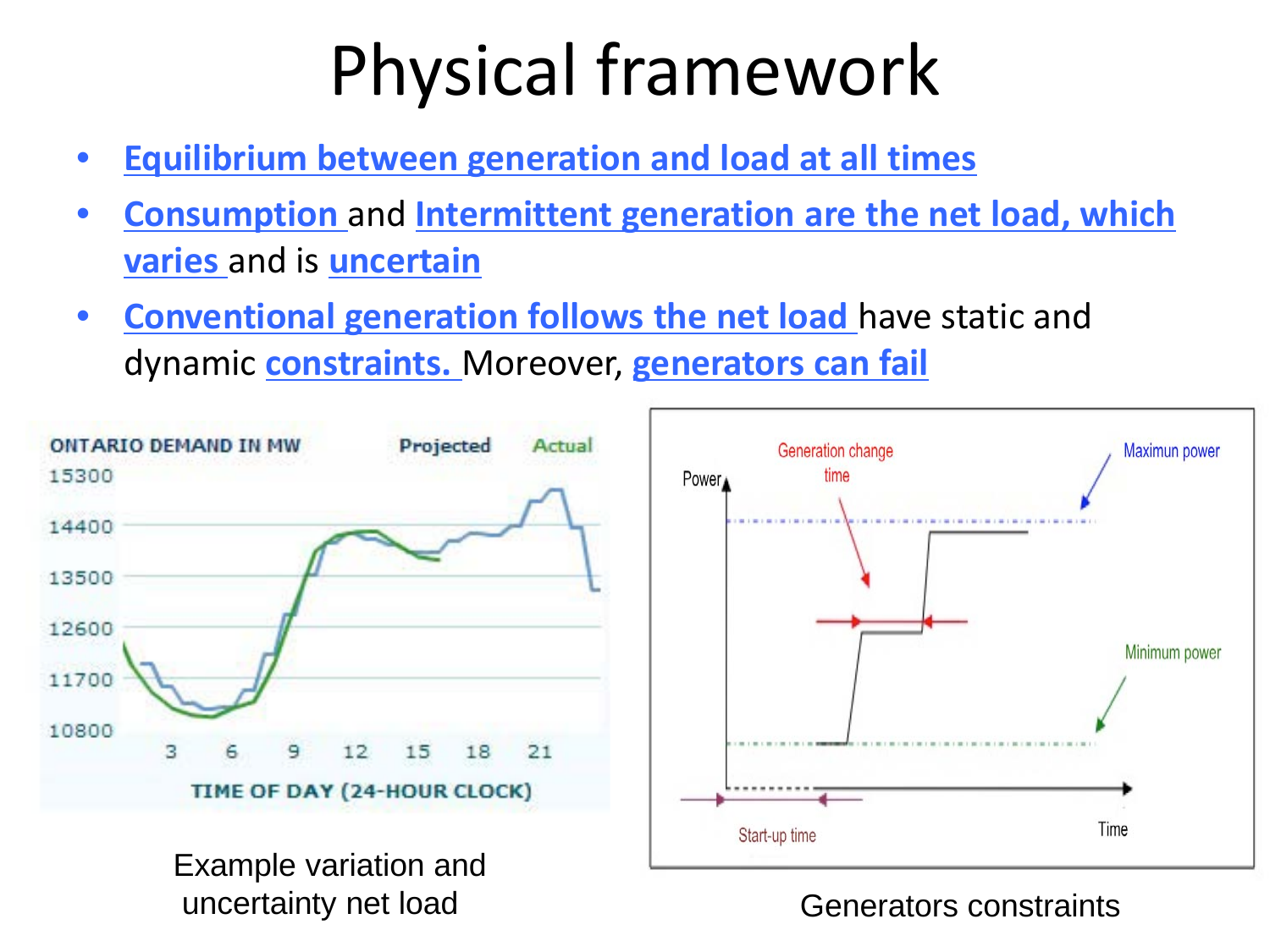### Analysis Framework Table

| <b>Power System</b>           |                       |                            |                         |             |            |                     |   |    |              |                    |  |                               |               |  |
|-------------------------------|-----------------------|----------------------------|-------------------------|-------------|------------|---------------------|---|----|--------------|--------------------|--|-------------------------------|---------------|--|
| <b>Physical System</b>        |                       |                            |                         |             |            | <b>Power market</b> |   |    |              |                    |  |                               |               |  |
| Generators                    |                       | Intermittent<br>Generation |                         | Consumption |            | Market Actors       |   |    |              | Market design      |  |                               |               |  |
| Static &<br>Dynamic<br>limits | Outages &<br>failures | Variability                | Uncertainty Uncertainty | Variability | <b>DSM</b> | SO                  | G | IG | $\mathsf{C}$ | Forward markets    |  | <b>Balancing</b><br>Mechanism |               |  |
|                               |                       |                            |                         |             |            |                     |   |    |              | Day-ahead Intraday |  | One<br>price                  | Two<br>prices |  |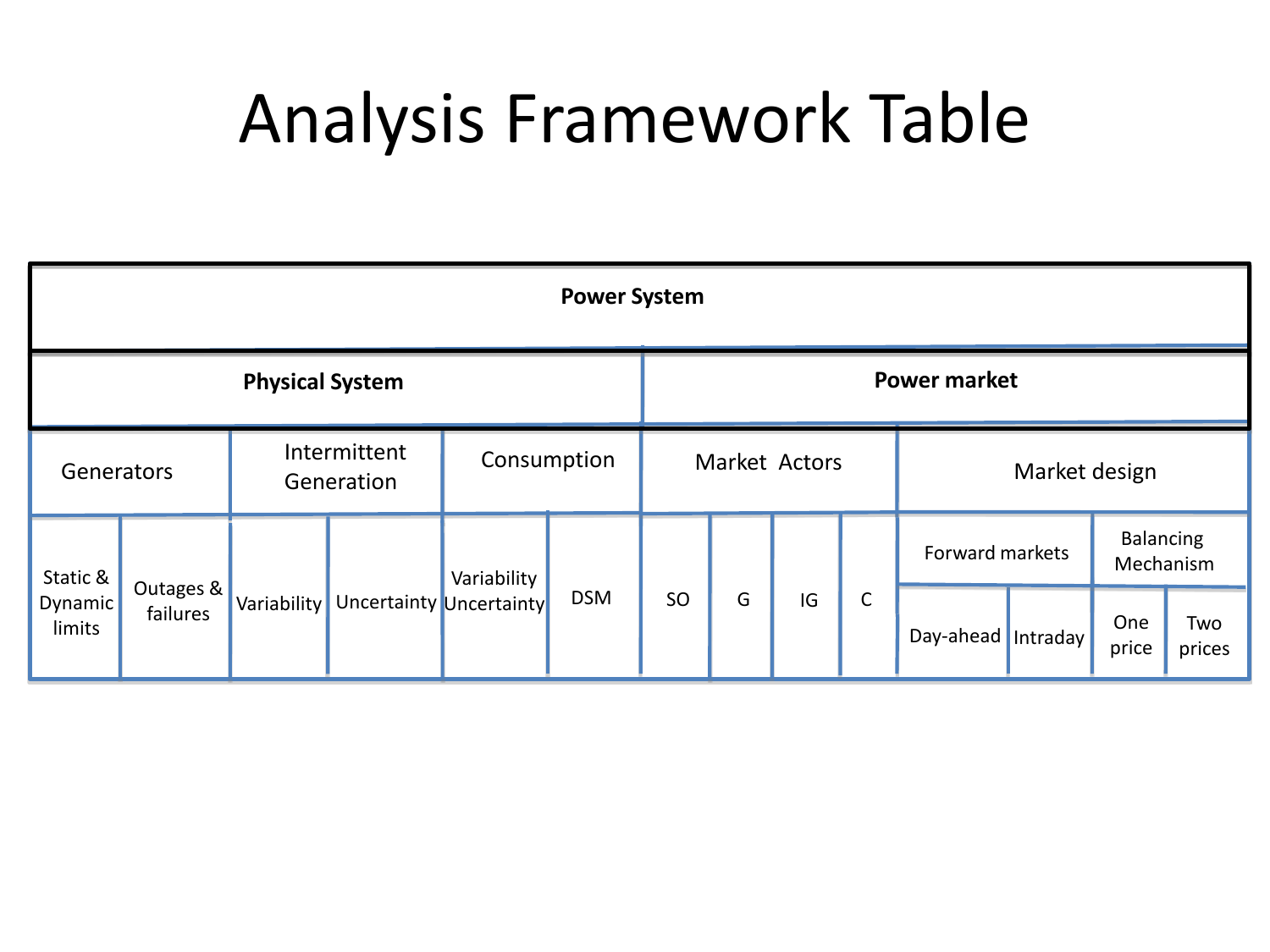### State of the Art of DSM proving Balancing Services

|                            | <b>Power System</b> |                       |                              |                                 |                     |                      |                                                                         |              |                |              |  |
|----------------------------|---------------------|-----------------------|------------------------------|---------------------------------|---------------------|----------------------|-------------------------------------------------------------------------|--------------|----------------|--------------|--|
|                            |                     |                       | <b>Physical System</b>       |                                 | <b>Power market</b> |                      |                                                                         |              |                |              |  |
| <b>Studies</b>             | Generators          |                       | Intermittent<br>Generation   | Consumption                     |                     |                      | Market design                                                           |              |                |              |  |
|                            | Dynami <b>t</b>     | Static 8 Outages<br>& | Variability &<br>Uncertainty | <b>Jncertain</b><br>variability | <b>DSM</b>          | <b>Market Actors</b> | <b>Baiancing</b><br>Forward markets<br>Mechanism<br>$\overline{2}$<br>1 |              |                |              |  |
|                            |                     | limits failures       |                              |                                 |                     |                      | Day-<br>ahead                                                           | Intra<br>day |                | price prices |  |
| Holttilen<br>(2008)        | X                   | X                     | $\boldsymbol{\Sigma}$        | $\gg$                           |                     | <b>No</b>            | <mark>※</mark>                                                          |              |                |              |  |
| Saguan<br>(2007)           |                     |                       | X                            |                                 |                     | Yes                  |                                                                         | X            |                | $\mathbb{Z}$ |  |
| <b>Maupas</b><br>(2007)    | X                   |                       | <del>签</del>                 | $\approx$                       |                     | Yes                  |                                                                         | X            |                |              |  |
| Doherty et al<br>(2005)    |                     | $\chi$                | X                            | ╳                               |                     | <b>No</b>            | $\infty$                                                                |              |                |              |  |
| Bouttard et al<br>(2008)   |                     |                       | X                            | $\chi$                          |                     | <b>No</b>            | ✖                                                                       |              |                |              |  |
| Ortega &<br>Kirschen(2009) |                     |                       | ╳                            | $\infty$                        |                     | No                   | $\infty$                                                                |              |                |              |  |
| Makarov<br>(2010)          | X                   | X                     | $\infty$                     | X                               |                     | <b>No</b>            | $\chi$                                                                  |              |                |              |  |
| Silva (2009)               | $\infty$            |                       | ╳                            |                                 | $\chi$              | <b>No</b>            | $\pmb{\mathcal{X}}$                                                     |              |                |              |  |
| <b>Berard (2009)</b>       |                     |                       |                              |                                 |                     | <b>Yes</b>           |                                                                         |              | <mark>҈</mark> |              |  |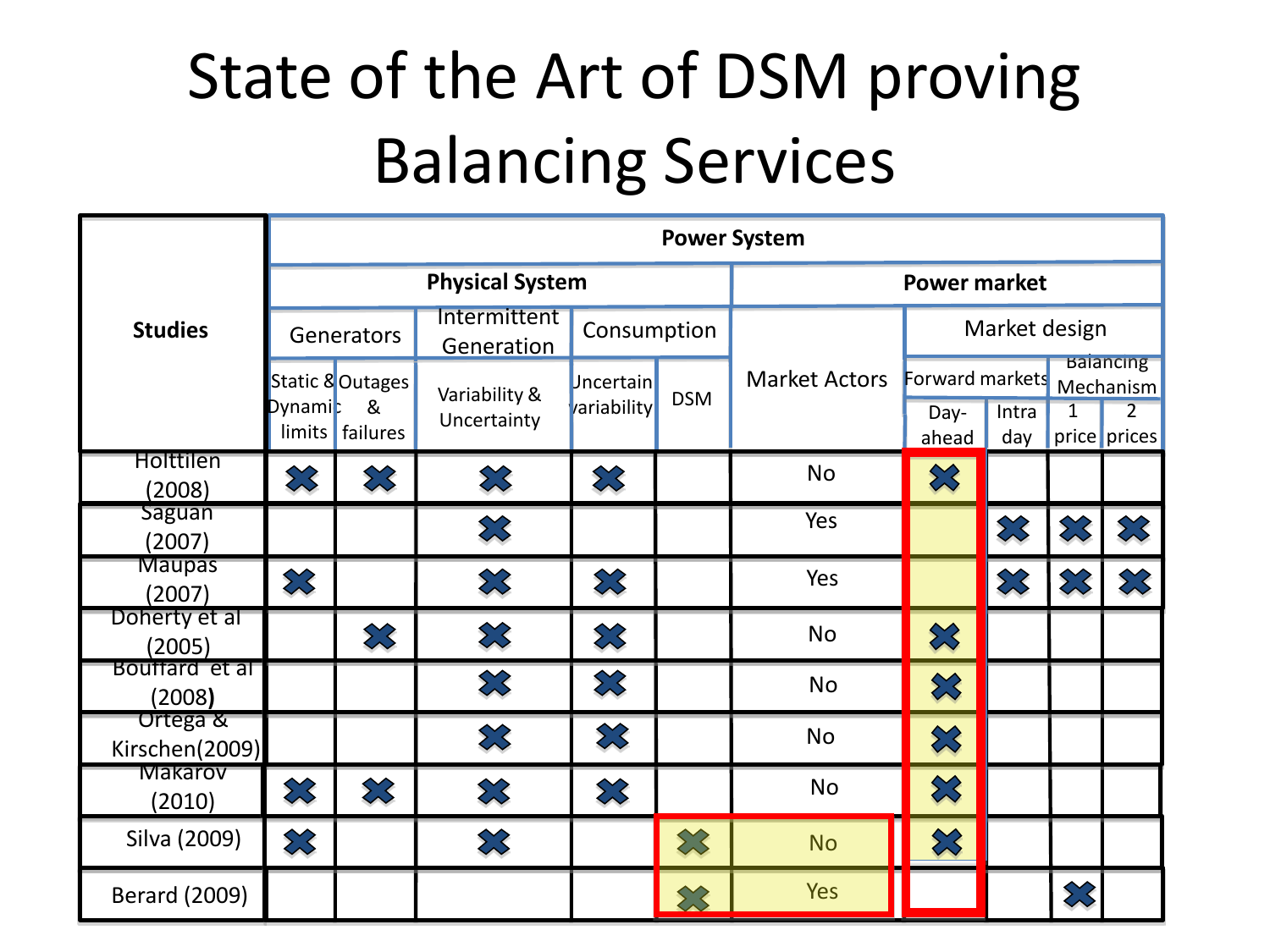# Discussion

- **1. No much research considers DSM** as a way to balance the system
- 2. When considered, **DSM** is dispatched for balancing services **at day-ahead time by the system operator**
	- If I had the chance in market design...
	- **Why** would I have to sell my balancing services **at dayahead time?**
		- DSM services can be sold in intraday time
	- **Why** would I have to sell it **to the system operator?**
		- Other market actors can pay more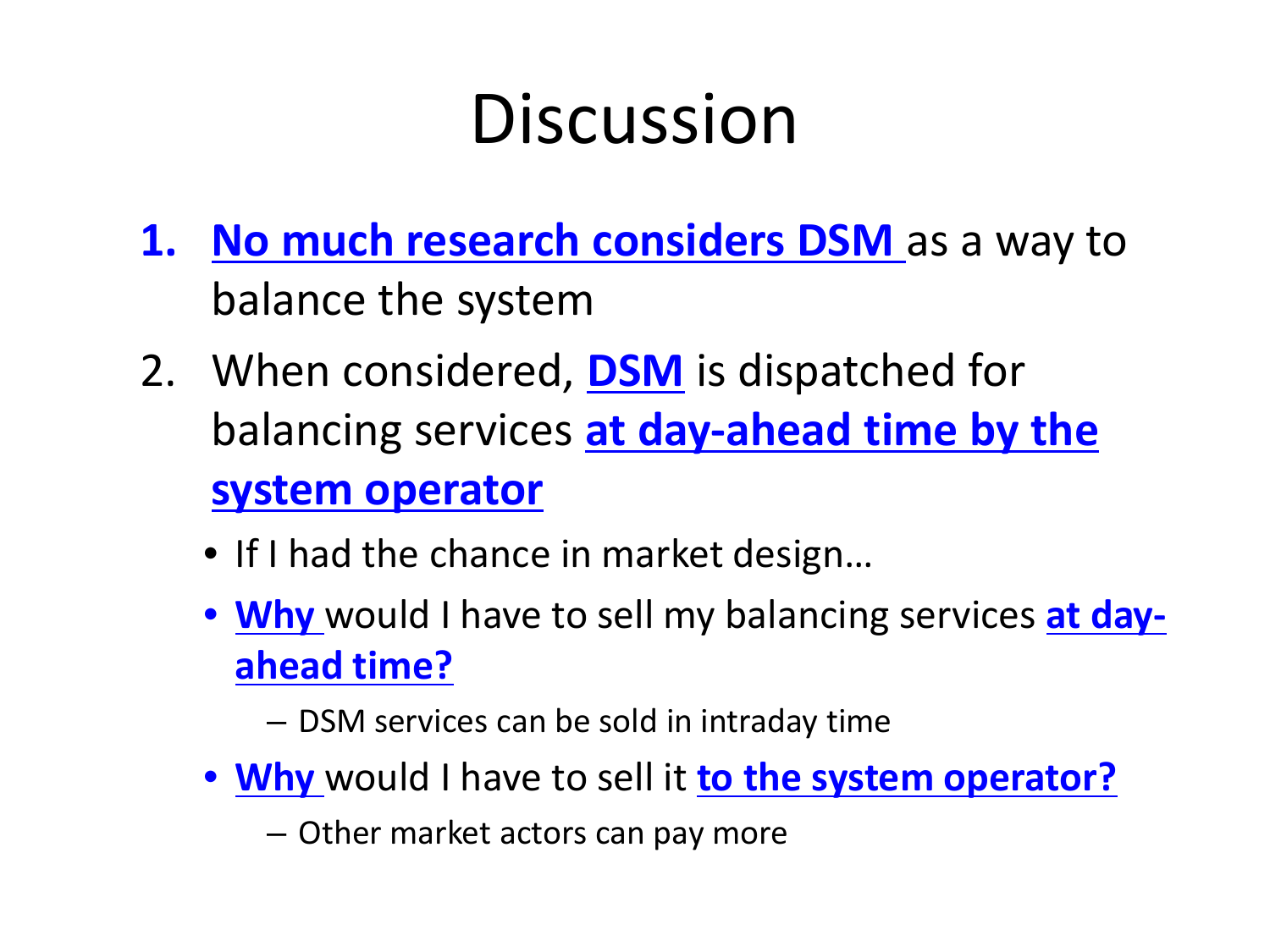# State of the Art of DSM proving Balancing Services: Outcome

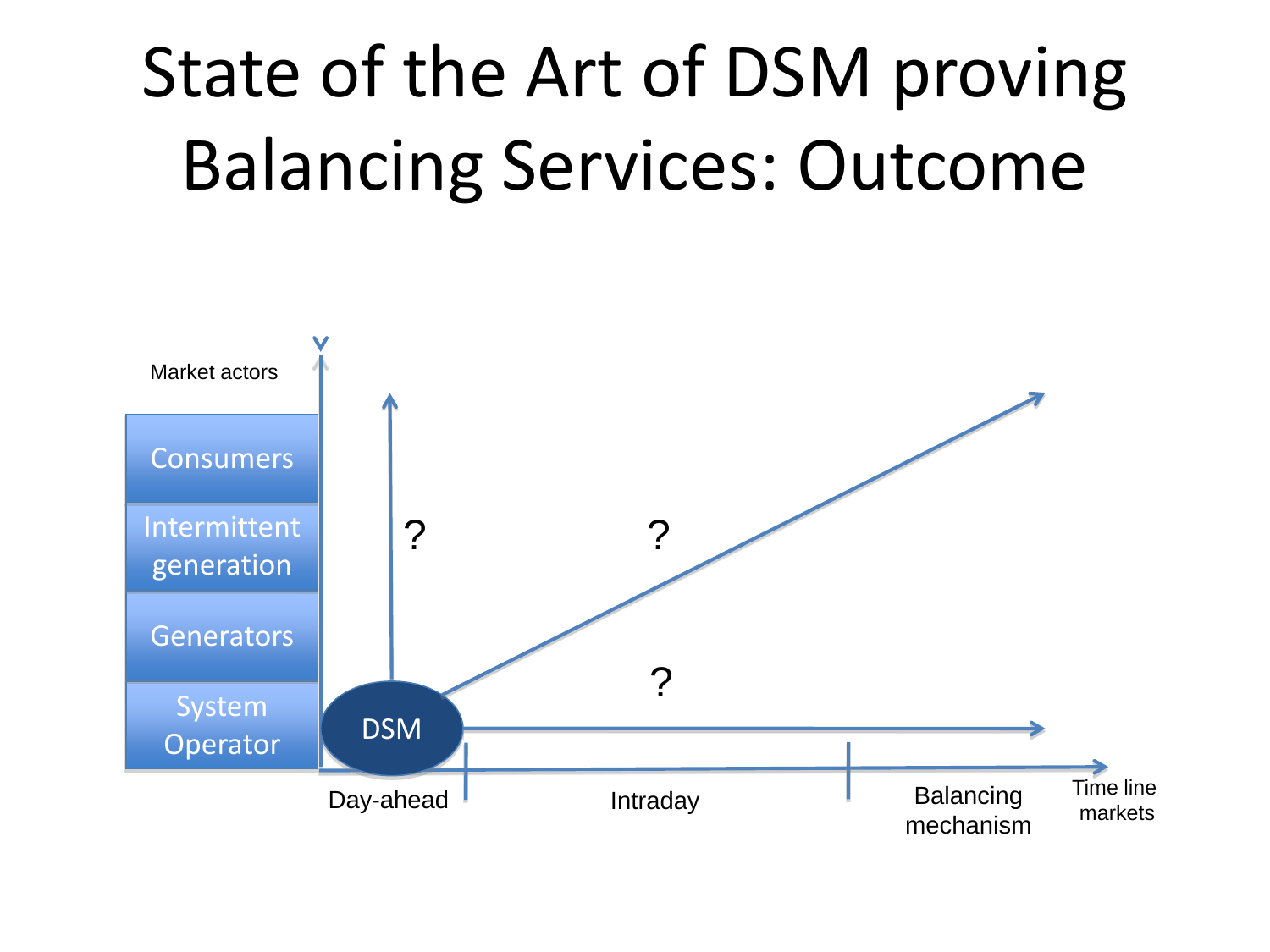### Conclusions

- Our analysis framework points out that preceding research has studied **DSM being dispatched for balancing services at day-ahead time by the system operator**
- However, DSM should be allowed to provide services to market actors, other than the system operator. Moreover, DSM could take advantage of the time line of markets **up to real time**
- Therefore, analyzing the provision of **DSM** services considering the **different actors** and the **market time line** in power systems will be the **key contributions**to subsequent works on this area
- In this sense, the framework developed by **Maupas (2007) and Saguan (2007)** provides an interesting framework as it considers relations among different actors across the market time line. However, **it does not take into consideration DSM**